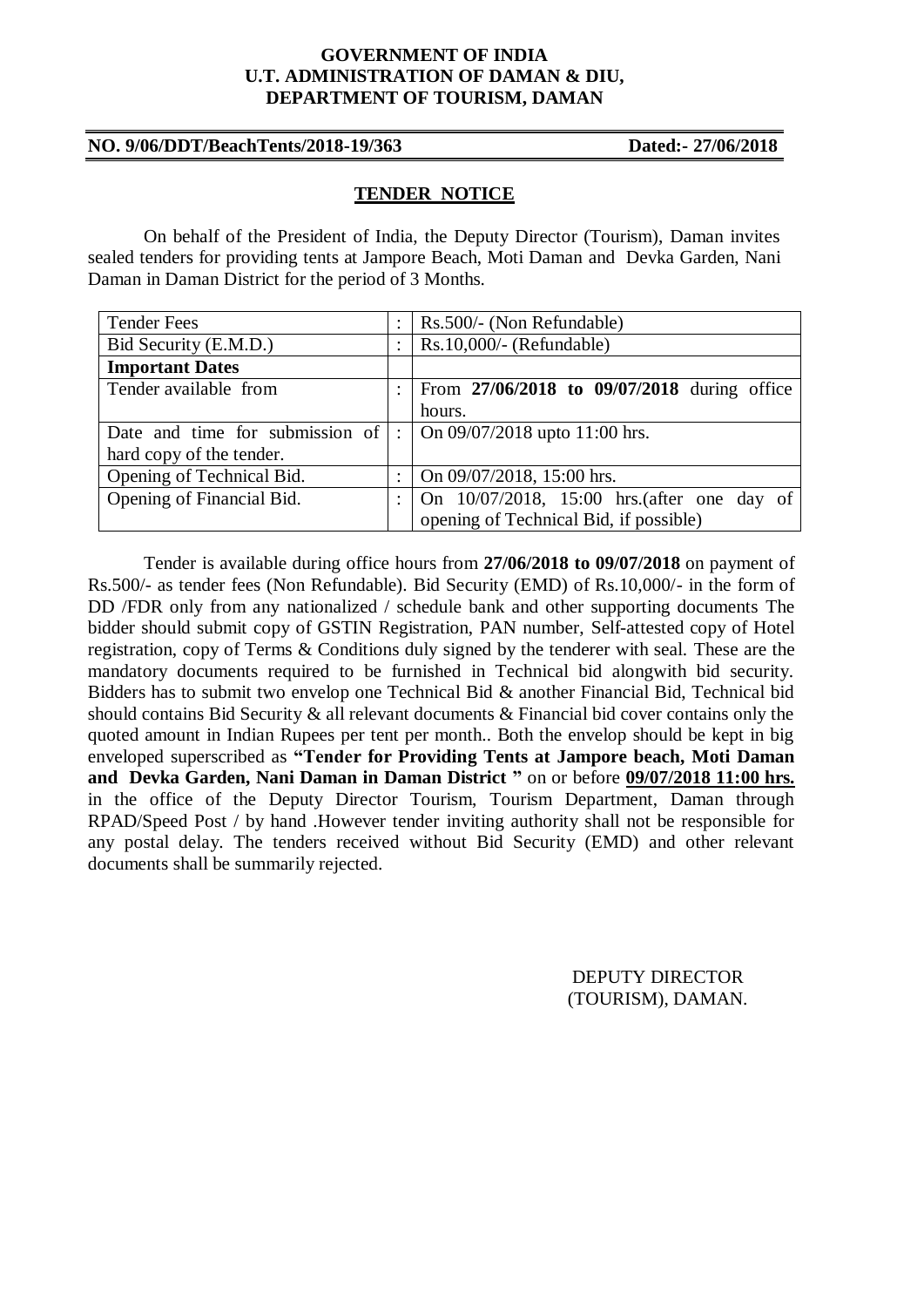# **TERMS AND CONDITIONS**

1. The tenders are invited for providing tents of size 10ft. x 12 ft. with A- Category facilities at Jampore Beach, Moti Daman and Devka Garden, Nani Daman.

| Sr.<br>No. | <b>Description of site</b> | <b>Total Tents to</b><br>be provided | <b>Minimum</b><br>upset rent<br>per tent per<br>month in Rs. |
|------------|----------------------------|--------------------------------------|--------------------------------------------------------------|
|            | Jampore Beach, Moti Daman  | 10 Tents                             | $10,000/-$                                                   |
| 2          | Devka Garden, Nani Daman   | 10 Tents                             | $8,000/-$                                                    |

2. The upset price and number of tents proposed is as below:

- 3. The lease period will be for 3 month from the work order provided.
- 4. The tenderer has to submit two bids system i.e. "Financial Bid" & "Technical Bid" in hard copy.
- 5. Incomplete tender, in any respect or conditional tender shall not be accepted.
- 6. Tenders received after due date and time mentioned in the tender notice will not be accepted.
- 7. The Bid Security (EMD.) of Rs.10,000/- in form of Fixed Deposit Receipt (FDR) drawn in favour of the Deputy Director (Tourism), Daman payable at Daman from any Nationalized /Schedule Bank and should be kept in a sealed separate cover super-scribing "Bid Security (EMD)". Tender bid received without Bid Security (EMD) will directly disqualify for the said bidding / tender.
- 8. The tendering firms/agencies are required to submit the following documents compulsory with Technical Bid in hard copy, failing which their bids will be summarily rejected and will not be considered without assigning any reason thereof.
	- a. Copy of PAN Card.
	- b. Copy of GSTINRegistration Number.
	- c. The Bid Security (EMD) of Rs.10,000/- in form of Fixed Deposit Receipt (FDR) drawn in favour of the Deputy Director (Tourism), Daman payable at Daman from any Nationalized /Scheduled Bank.
	- d. Self-attested copy of Hotel registration
	- e. Copy of Terms & Conditions duly signed by the firms/agencies with seal.
- 9. The hard copy of the technical bid should be submitted to the Deputy Director (Tourism), Department of Tourism, Daman in a sealed envelope super scribing as "Tender for providing tents at Jampor Beach, Moti Daman, Daman District"& bid security (EMD) upto 15.00 hrs. on 09/07/2018 and the same will be opened on 09/07/2018 at 16.00 hrs. in presence of available tenderers in the Chamber of the Deputy Director (Tourism), Daman.
- 10. The successful tenderer will have to deposit the lease rent of tent per month in advance in the form of Demand Draft in favour Deputy Director (Tourism), Daman.
- 11. Within 07 days of the opening of tenders, the Deputy Director (Tourism), Daman or an officer nominated by him shall communicate to the tenderer whose tender has been accepted, calling upon him to remit tendered premium amount within 15 days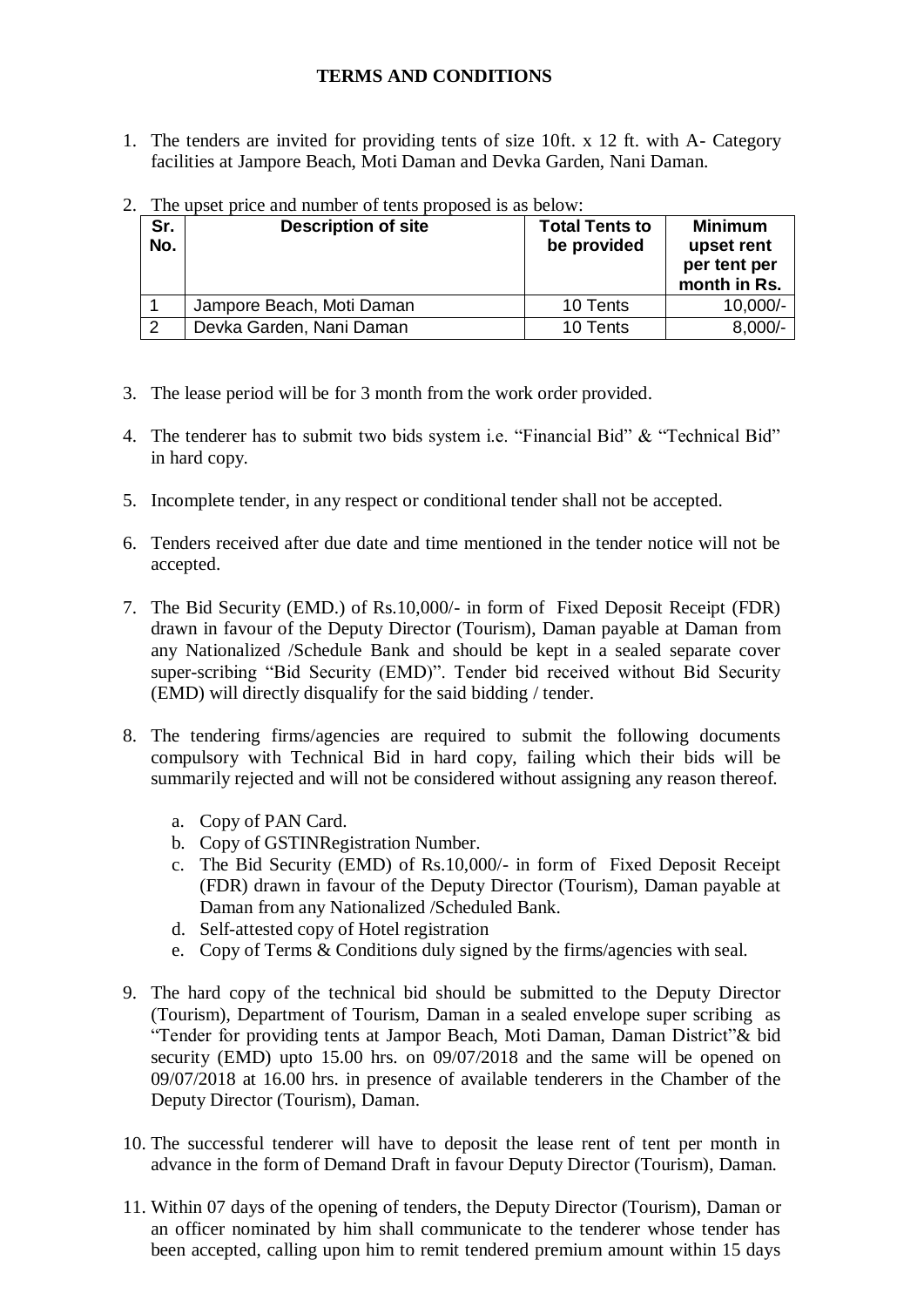from the date of issue of the acceptance letter. The payment shall be made by Bank Demand Draft payable at Daman in favour of Deputy Director (Tourism), Daman. No time extension to make the payment beyond the due date will be granted under any circumstances and 12 % penal interest will be charged per month for delayed of premium amount. In case of delay beyond three months, the tender shall stand automatically cancelled without any further notice.

- 12. On failure to pay the lease premium / to accept the offer as per the time schedule, the lease offer for providing tents automatically stands cancelled, without any further intimation and amounts of EMD/ Performance Security Deposit will be forfeited.
- 13. Monthly premium must be paid one month in advance before the commencement of next month.
- 14. The premium must be paid regularly by the lessee and premium receipt produced for inspection of the appropriate authority whenever demanded for by any government servant.
- 15. The tender shall remain for acceptance for a period of three months, from the date of opening of tenders. If any tenderer withdraws, surrenders or modifies his tender on any ground whatsoever before the said period, or makes any modification in the terms & conditions of the tender, the entire amount of the EMD shall be forfeited. This shall be without prejudice to other rights or remedies that may be available to Tourism Department, Daman.
- 16. The Deputy Director (Tourism), Daman reserves right to amend, revoke or modify the lease at his discretion as well as to withdraw all or any of the terms and conditions at any stage without assigning any reason whatsoever.
- 17. It is presumed that the tenderer has inspected the sites and familiarized himself with the prevalent premises conditions in all respect before submitting the tender.
- 18. The tender committee shall normally accept the best financial offer provided that is above the reserve price and found to be competitive enough to reflect the market value of the land tendered.
- 19. Tenderer will provide regular supervision and inspection as may be necessary to ensure that works are being executed in accordance with the designed concept, working drawing and specification.
- 20. Tenderer should comply and obtain all statutory NOC / approvals Licensed electrical Tent Tenderer, clearances &License from Labour department as required by Law.
- 21. Tenderer shall provide tents with attached bath, toilet facilities & other infrastructure & services. The specifications are given as below. Details of infrastructures, facilities  $\&$  services are to be submitted by bidder. The final services & structures shall be provided by tenderer as per approval of Competent Authority.
- 22. Tenderer shall operate the tents, run all the services indicated hereunder but not restricted to that - to maintain resort experience, will maintain the entire Infrastructure for the said period. The final services  $\&$  structures shall be provided by tenderer as per approval of Competent Authority.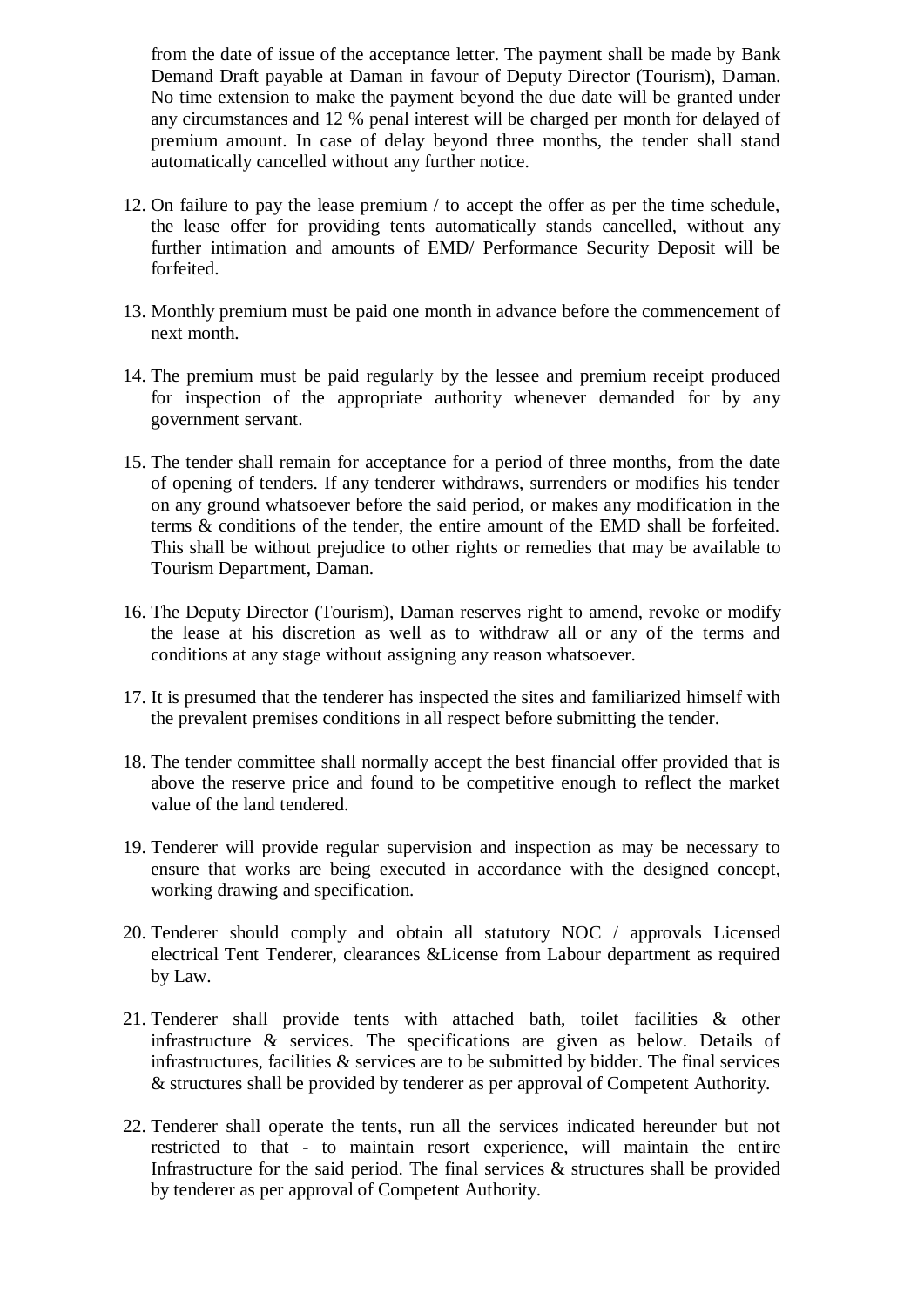- 23. Cleanliness in and around tents, housekeeping, cleaning, security, service staff etc. is scope of work of tenderer. Tenderer shall depute necessary skilled & trained manpower at the sites.
- 24. Emptying soak pits on daily basis or as per requirements including entire system pertaining to tents & other relevant structures should be disposed regularly and maintain cleanliness and hygienic conditions.
- 25. The tenderer has to provide sufficient seating arrangement facilities on beaches.
- 26. Tenderer shall arrange for temporary electricity/waterconnection at his own cost.
- 27. The tenderer shall have to bear the all expenditure regarding getting temporary connections, all deposits, usage charges and any other chargeable expenses for above services &any other arrangements for tents.
- 28. The tenderer shall also arrange for water supply at his own cost in case of nonavailability of water supply connection. This shall include temporary water tanks, all necessary pipelines &equipment for water tankers for arrangement of potable water.
- 29. Fire safety and other safety measures must be followed by tenderer as per prescribed rules & regulations. Water supply is meant for domestic use only. It shall not be used as drinking water. Drinking water shall be arranged by the tenderer as per specifications only.
- **Note:** The expenses towards electricity usage & water usage shall be payable by tenderer based on actual consumption including all taxes & levies directly to concerned authorities. In case of non-availability of such facilities, tenderer shall manage to get these facilities on their own cost & resources.
- 30. Tenderer should keep overall cleanliness of tents and surroundingsclean & tidy to the satisfaction of Tourism Department, Daman and shall not store or allow to accumulate any refuge except those which are absolute necessary for the purpose of running of Toilets Block Cum Bathrooms. All refuge from the changing rooms shall be frequently removed and dispose of. No refuge shall be thrown into the sea or beach.
- 31. The tenderer shall not carry any other trade **"PROVIDING TENTS"** other than one in respect of which the present lease is granted.
- 32. The Lessee shall not allow the customers/tourists to spread beyond the lease portion. The lessee should confine them to the area allotted.
- 33. The lessee cannot make any alteration/addition in the lease premises without prior permission of the Deputy Director Tourism, Daman. Report of the Deputy Director Tourism, Tourism Department, Daman or any other government servant in this regard shall be final & conclusive for all purposes.
- 34. All arrears of license fees or any other Govt. local Panchayat dues or any other loss suffered by Govt. of non-fulfilling the conditions thereof on account of negligence or carelessness on the part of the lessee or his agent or servants shall be recovered from the lessee as arrears of land revenue.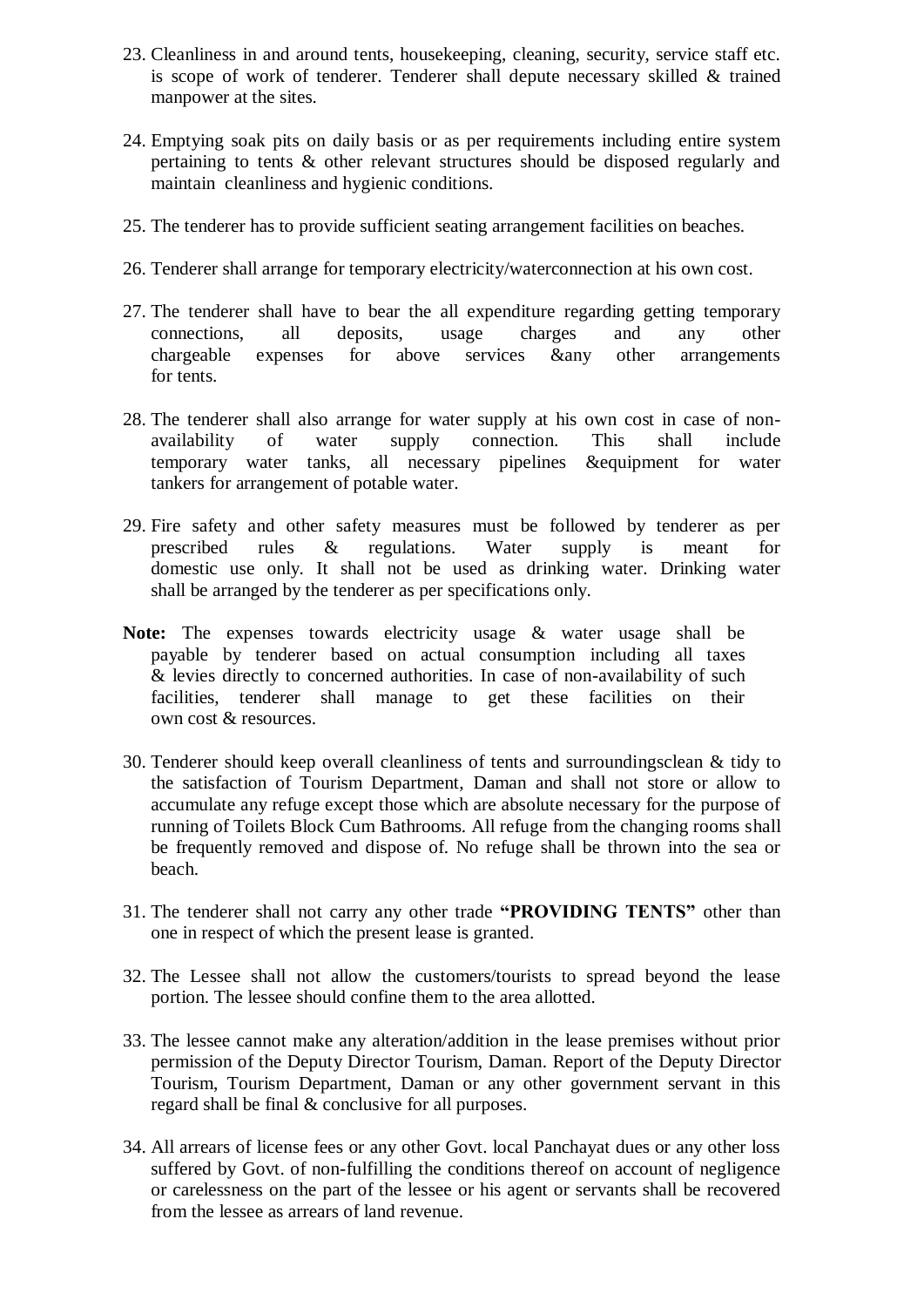- 35. Tourism Department, Daman shall not be responsible and liable for any loss or damage or claim to the structure or goods or other assets or fixtures of lessee an account of theft, fire, water or electricity failure, accidents or any other cause whatsoever.
- 36. The lessee shall not damage any Govt. property, which is found around and shall not cause any hindrance to free movement of the tourist moving in the beaches.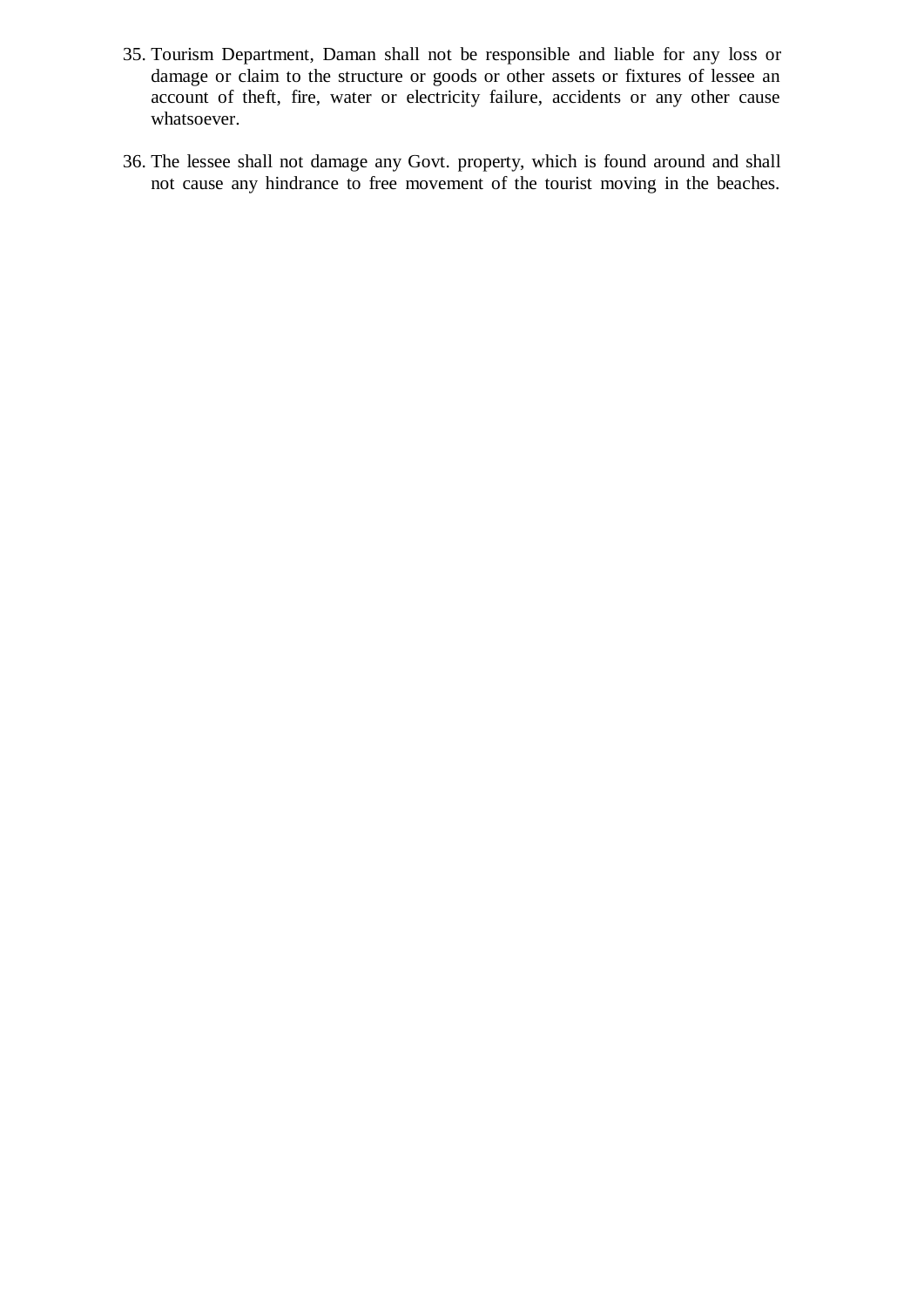- 37. Breach of any of the conditions of the contract or tender or any other rule or act or regulation or guidance in force is liable for termination of the lease contract and the lesser shall be free to resume the said premises without payment of any compensation with a notice of three days to the lessee.
- 38. Non-fulfillment of the conditions mentioned above within the specified time limit will make the lessee liable for termination.
- 39. There shall be no master-servant relation between Tourism Deptt., Daman & employees of lessee.
- 40. The Tender inviting authority reserves the right to accept or reject any or all the tenders without assigning any reason thereof.
- 41. Report of the Deputy Director Tourism, Tourism Department, Daman or any government servant with respect to any violation of any terms or conditions of the tender / contract or any other act or rule or regulation or guidance or notification in force shall be final conclusive & binding on lessee.
- 42. All entries in the tender form should be legible and filled clearly. If, the space for furnishing information is not sufficient, a separate sheet duly signed by the authorized person of Firm / Agency should be attached with technical bid.
- 43. In case of any dispute, the first arbitration authority shall be Secretary (Tourism), Daman & Diu and final appellate authority shall be Advisor to Hon'ble Administrator, Daman & Diu.

-------------------------------------------

**(In view of acceptance of above all Daman Terms & conditions.)**

 **Signature of the Tenderer. Deputy Director (Tourism),**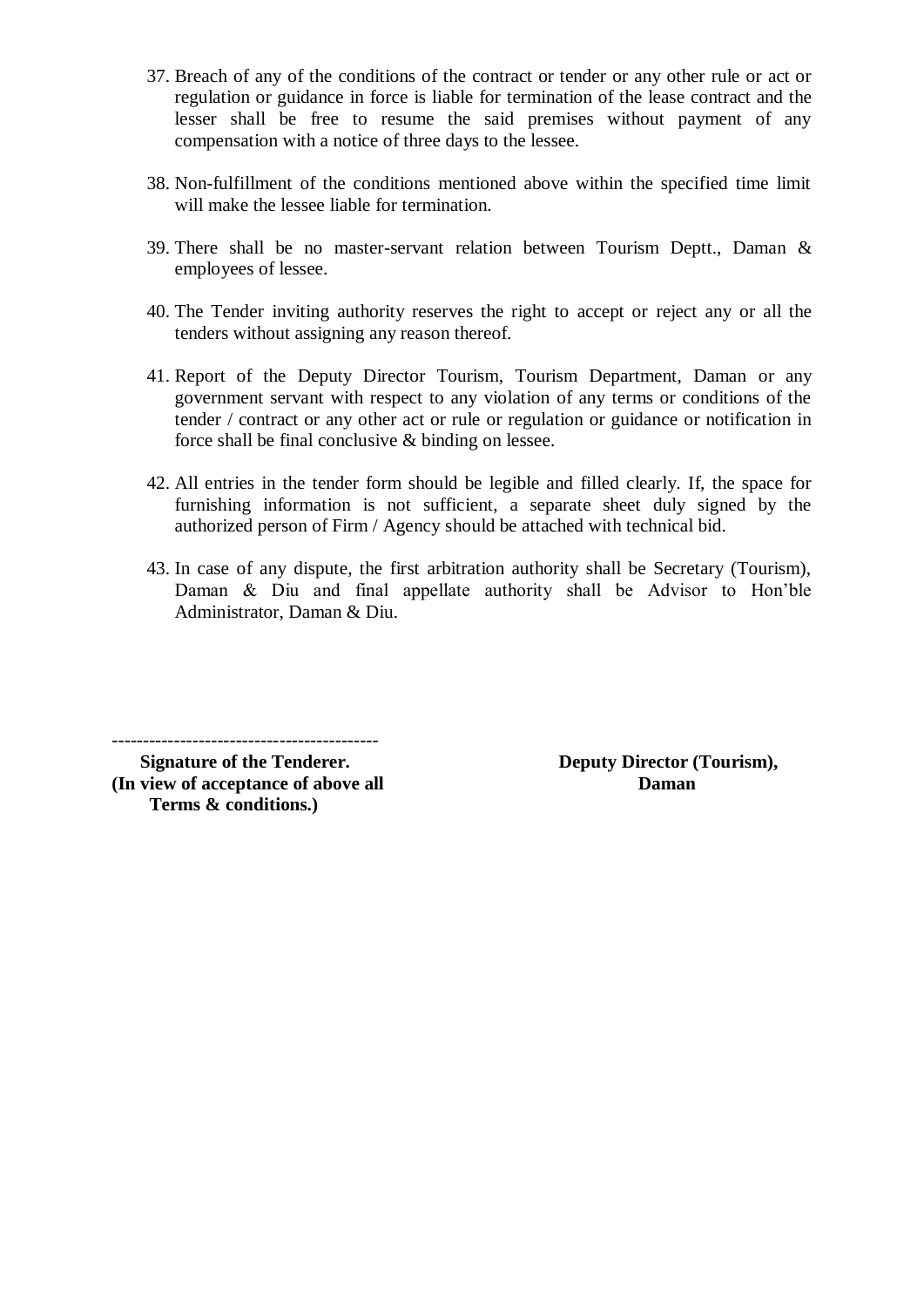#### **TENDER FORM**

Tender form issued to Shri/Smt/Ms \_\_\_\_\_\_\_\_\_\_\_\_\_\_\_\_\_\_\_\_\_\_\_\_\_\_\_\_\_\_\_\_\_\_\_ for providing tents at Jampore Beach, Moti Daman and Devka Garden,Nani Daman at Daman District.

Receipt No. \_\_\_\_\_\_\_\_\_ dated \_\_\_\_\_\_\_\_\_\_\_.

Daman Deputy Director Tourism Dated: / /2018 Daman

# **TENDER FORM FOR PROVIDING TENTS AT JAMPORE BEACH, MOTI DAMAN AND DEVKA GARDEN, NANI DAMAN IN DAMAN DISTRICT, DAMAN DISTRICT**

| 1. | Applicants full name                       | :- |
|----|--------------------------------------------|----|
|    | (in capital)                               |    |
| 2. | Present address with Telephone/Mobile No.  | :- |
| 3. | Details of present business/trade          | :- |
| 4. | Listof documents attached with Tender Form | :- |
| 5. | Payable investment by the applicant        | :- |
| 6. | Amount of Bid Security (E.M.D.)            |    |
|    | & details thereof.                         | :− |
| 7. | Additional information if any relevant     |    |
|    | to the proposed.                           |    |

\_\_\_\_\_\_\_\_\_\_\_\_\_\_\_\_\_\_\_ **(Signature of Tenderer)**

**NOTE:-** In case of registered firm, private or public limited companies, the Power of Attorney for authorized signatory signing the tender may be attested failing which the tender shall not be considered.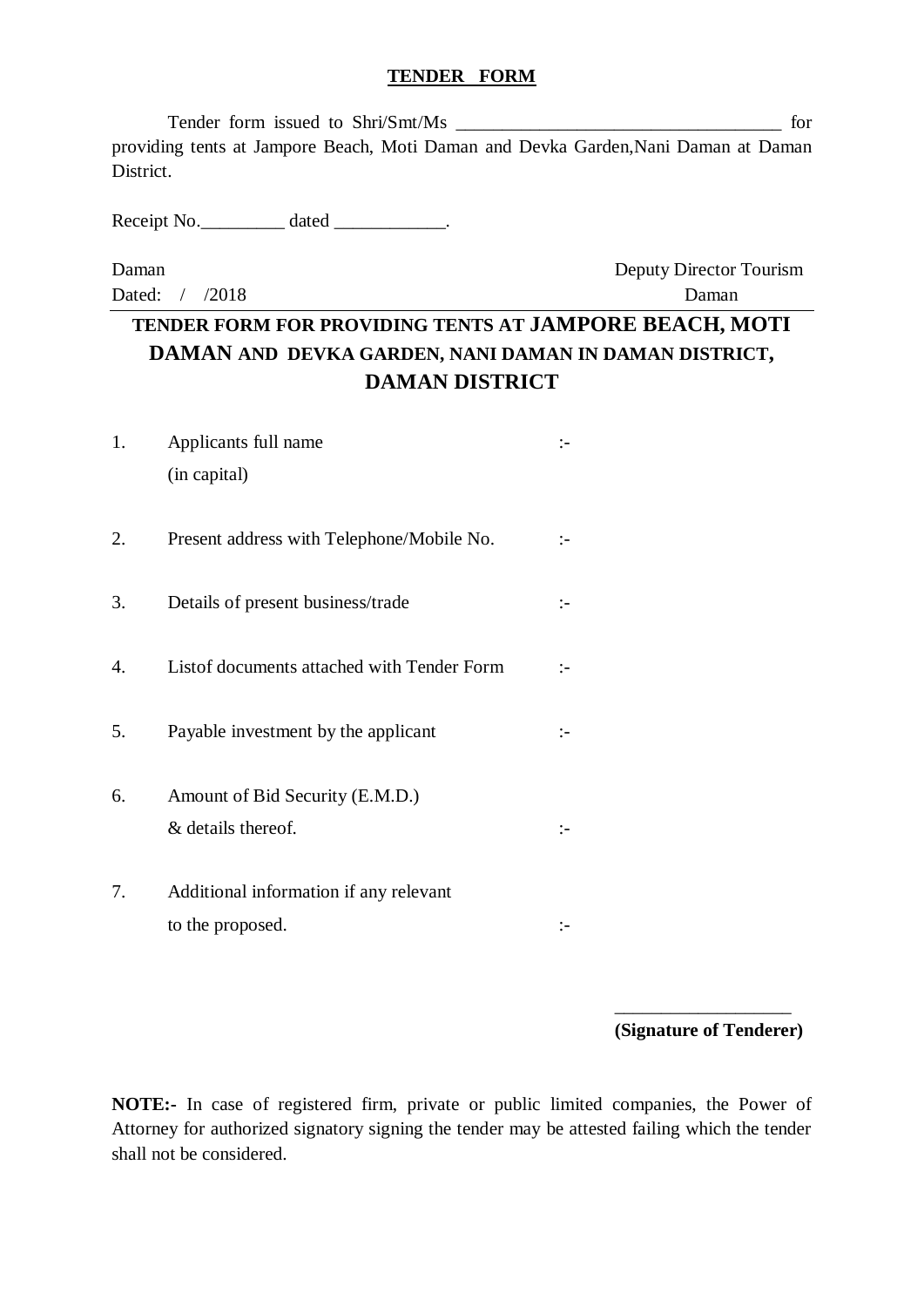#### **U.T. ADMINISTRATION OF DAMAN AND DIU DEPARTMENT OF TOURISM, DAMAN**

## **(TENDER FOR PROVIDING TENTS AT JAMPORE BEACH, MOTI DAMAN & DEVKA GARDEN, NANI DAMAN OF DAMAN DISTRICT)**

## **TECHNICAL BID**

| 1. | Name of the Agency / Firm                                     |  |
|----|---------------------------------------------------------------|--|
| 2. | Address of Agency / Firm                                      |  |
| 3. | E-mail/Mobile/Telephone No. with contact person               |  |
| 4. | E.M.D. (F.D.R. & Date with Name of the Bank, City).           |  |
|    | <b>GSTIN No.</b>                                              |  |
| 6. | PAN No.                                                       |  |
| 7. | Self-attested copy of Hotel registration                      |  |
| 8. | Copy of Terms $&$ Conditions duly signed by the tenderer with |  |
|    | seal.                                                         |  |

**Note:** Kindly Enclose copies of all the above documents with Technical Bid in hard copy.

I / We certify that I / We read understood and accept the contents of the broad incorporated in the Tender Form, terms and conditions and submit this Tender for consideration. I / We certify that the above statements are true.

Full Name of the Firm \_\_\_\_\_\_\_\_\_\_\_\_\_\_\_\_\_\_\_\_ (Signature of the Owner / Proprietor / Firm)

Address \_\_\_\_\_\_\_\_\_\_\_\_\_\_\_\_\_\_\_\_\_\_\_\_\_

Mobile No. \_\_\_\_\_\_\_\_\_\_\_\_\_\_\_\_\_\_\_\_\_\_

DATE: (SEAL)